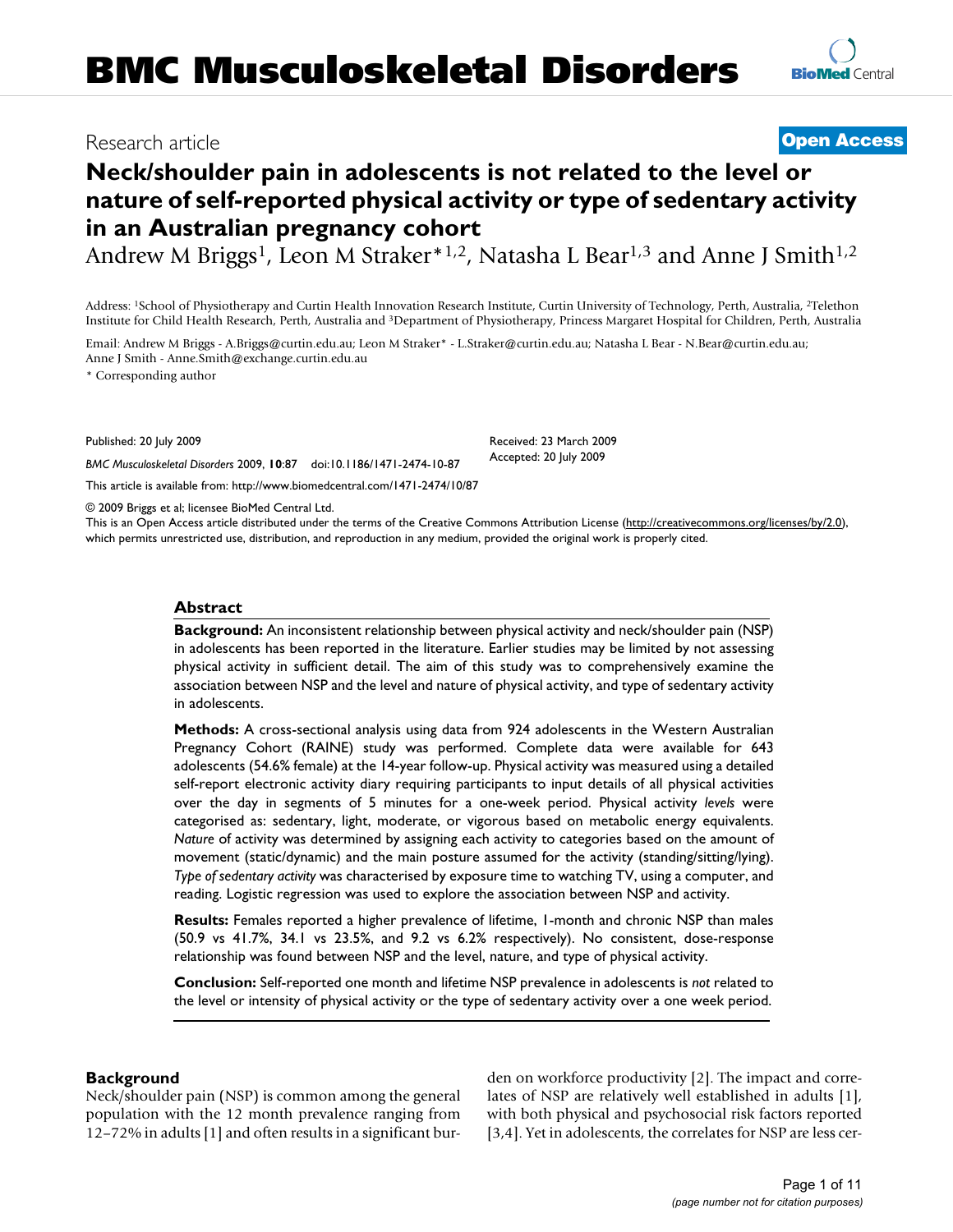tain. Of concern is that the prevalence of NSP is high among adolescents [1,5] and appears to be increasing [6], raising a stimulus for targeted research.

It is important to investigate the aetiology of adolescent spinal pain since prospective studies suggest back pain experienced in youth is a predictor for back pain in adulthood [7-9]. It is likely that this same trajectory is also applicable to NSP, and there is some evidence to support this suggestion [10-13]. Moreover, the impact of NSP in young people is not trivial, with NSP interfering with school and leisure activities [14]. Neck pain is reported to be the most common musculoskeletal pain site in adolescents [14-16] and the most common site for persistent symptoms [17]. Notably, research examining modifiable factors (specifically physical activity) associated with NSP was identified as a major research priority by the Bone and Joint Decade 2000–2010 Task Force on Neck Pain and it's Associated Disorders [18,19].

Physical activity is an important determinant of musculoskeletal and general health across the lifespan [20]. Of concern is that participation in physical activity by adolescents appears to be decreasing [21] while participation in sedentary behaviours such as computer and electronic game use is increasing [22]. The incidence of chronic health conditions associated with decreased physical activity, such as obesity, is increasing rapidly in Australia [23] and other nations [24,25] in parallel with adolescent spinal pain conditions [6]. There is evidence that these lifestyle changes have implications for musculoskeletal health. For example, adolescent and young-adult neck and back pain has been related to increased time using information technology [6,10,26], while prospective data suggest that physical inactivity in young adulthood is associated with chronic musculoskeletal complaints in later life [27].

A recent systematic review reported no consistent relationship between BMI and neck pain, suggesting that obesityrelated physical inactivity is not associated with neck pain among the general population [1]. Moreover, there was no consistent relationship between participation in exercise and sporting activities and neck pain [1]. In adolescents however, there is some evidence to suggest that NSP is mediated by the intensity of activity, with adolescents who are very active and those who are very inactive reporting a greater prevalence of NSP. Therefore, the relationship between NSP and activity may differ with the level of activity [26,28-30]. Nonetheless, in other studies no association has been reported between adolescent NSP and physical activity [14-16,31-34].

The discrepancies reported in the literature may be attributable to differences in the definitions of and measurement approaches for pain and activity. Critical weaknesses of earlier investigations include a reliance on crude selfreports for physical activity data, which are known to correlate poorly with objective measures of physical activity [35], limited data reported, inconsistencies in classifications with respect to activity patterns, variability in the definitions of physical activity, and cut points for categorisation of physical activity. For example collecting information regarding activity or inactivity in isolation and considering only activity during leisure time rather than across the entire day does not give an accurate picture of habitual activity levels. Moreover, different types of activity [13,29,34] and inactivity [26] may relate to NSP differently, reflecting unique biomechanical and cognitive characteristics associated with different activities. This highlights the importance of examining the relationship between types of activity and NSP rather than considering activity as a homogenous construct.

The aim of this study was to further clarify the relationship between adolescent NSP and physical activity using a detailed characterisation of physical activity and inactivity. Our objective was to broadly replicate the method and extend the findings of Auvinen et al [26] in order to compare findings between Australian and Finnish birth cohorts.

### **Methods**

#### *Participants*

Data were collected from 643 adolescents (351 females, 292 males) of mean (SD) age 14.03 (0.19) years from the Western Australian Pregnancy Cohort "Raine" Study <http://www.rainestudy.org.au>. This project began with a cohort of women attending antenatal clinics at King Edward Memorial Hospital for Women, Perth, Australia between 1989 and 1991. The children have been followed at birth, 1, 2, 3, 5, 8, 10, and 14 years of age. 2425 adolescents were eligible for the 14 year follow-up, and 1861 (76.7%) of these agreed to participate in some aspect of the follow-up. 924 adolescents (38.1% of the cohort eligible for follow-up at 14 years) participated in this study, of which complete data were available for 643 (69.6%). There were no exclusion criteria for this part of the cohort. The participant characteristics mirror those of the general Western Australian population into which they were born, except for the following characteristics: a higher prevalence of pre-term and low birth weight children, twins and triplets, and those who took longer to achieve spontaneous respiration at birth, suggesting that this cohort had higher than usual obstetric risk. The sociodemographic characteristics of the cohort families also mirrors those of the general Western Australian population, except for a lower proportion of fathers employed in managerial positions and a higher proportion of fathers employed in professional positions [36]. We therefore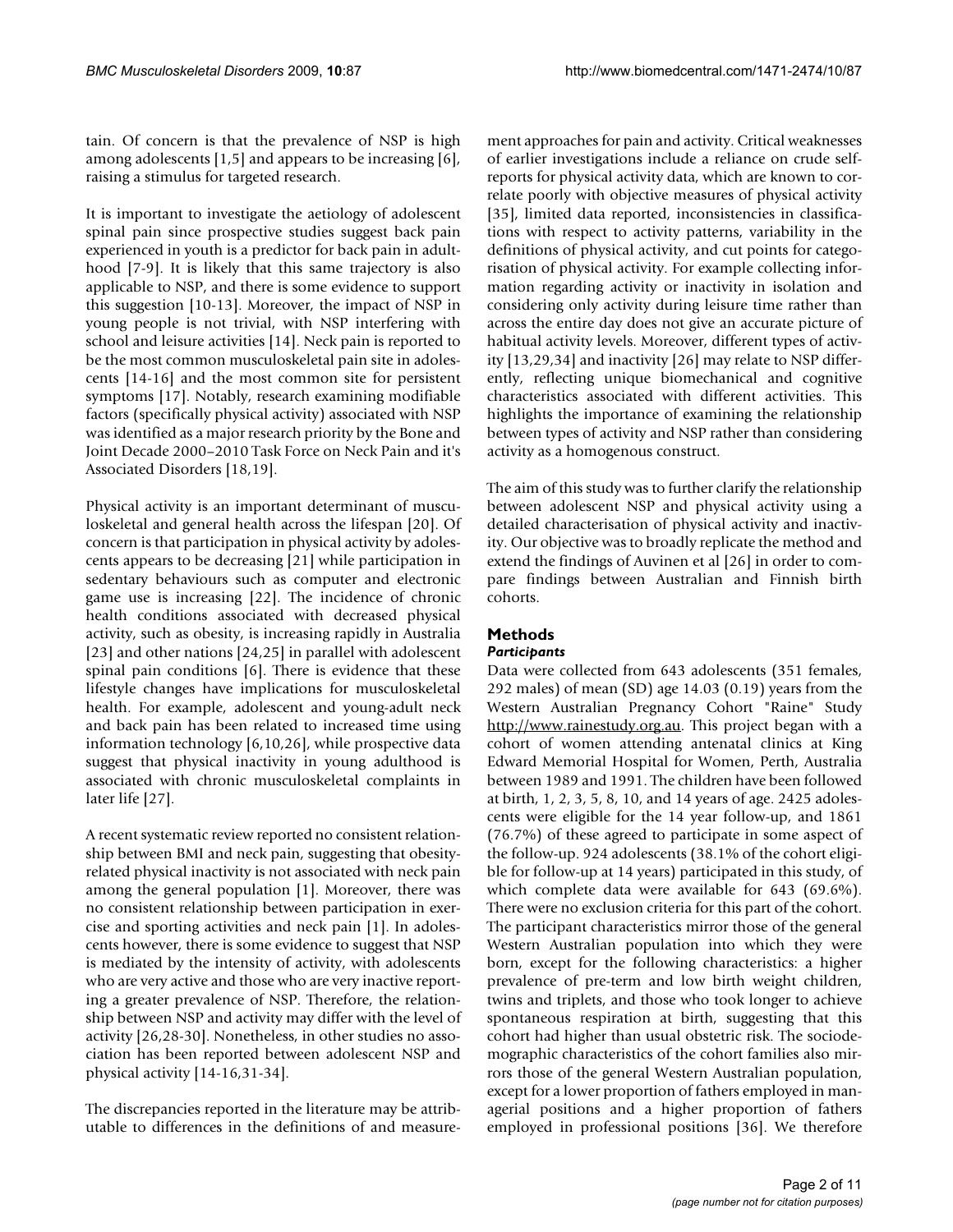consider the characteristics of the cohort presented here to be generalisable to the Australian population and comparable to the Finnish birth cohort [26].

Parents/guardians provided written informed consent prior to participation. The study was approved by the Human Research Ethics Committees of Curtin University of Technology and Princess Margaret Hospital, Western Australia, in accordance with the Declaration of Helsinki 1975.

#### *NSP prevalence*

Participants completed a laptop-based questionnaire at an assessment centre. Adolescents were asked about their lifetime, one-month, and chronic (> 3-month duration) experience of NSP, described as pain in the area of the posterior neck and upper trapezius, as diagrammatically defined by Kourinka et al. [37]. The relevant NSP questions were: "Have you ever had neck/shoulder pain?" ("yes" or "no"), "Has your neck/shoulder been painful in the last month?" ("yes" or "no"), and "Did your neck/ shoulder pain last for more than 3 months?" ("yes" or "no"). Validity and reliability for the Nordic questionnaire have been established previously [37,38].

#### *Physical Activity characterisation*

Physical activity type, duration and intensity were assessed using a self-report electronic activity diary known as Multimedia Activity Recall for Children and Adolescents (MARCA) [39]. Participants were provided with MARCA software to use on their home computer or a laptop borrowed from the research centre. Participants were instructed to input nightly the details of all activities they performed over the day, in segments of 5 minutes duration, for a week immediately following completion of the NSP questionnaire. Activities were selected from a dropdown menu of more than 250 activities. In circumstances where the physical activity performed was not listed in the drop-down menu, participants selected 'other' and typed a description of their activity. Researchers then matched this activity with the closest possible MARCA equivalent in terms of activity type. Only data sets including at least 3 weekdays and 1 weekend day were included. Data accuracy was maintained by examining obvious outliers for internal consistency. Concurrent validity (r = 0.36–0.45) and test re-test reliability (ICC = 0.88–0.94) for MARCA have been established previously in children aged 11 years and over [39].

The intensity of physical activity was calculated by assigning a metabolic energy equivalent (MET) value to each activity in MARCA. Physical activity *levels* were categorised as: sedentary activity  $(1 \text{ METS})$ , light activity  $(>1-3$ METS), moderate activity (>3–6 METS), or vigorous activity (> 6 METS), and expressed as the hours/week for each

level. The MET estimates were based on the compendium or energy expenditures for youth [40] modified from widely used adult compendium [41]. The *nature* of activity was calculated by assigning each activity to categories based on the amount of movement (static, dynamic) and the main posture for the activity (standing, sitting and lying), and expressed as the hours/week. *Type of sedentary activity* was characterised by exposure time (hours/week) to watching TV, using a computer, reading, and total electronic information technology activities (TV and computer).

#### *Other measures*

After the adolescents completed the questionnaire, basic anthropometric measures were taken (height and mass) in order to calculate body mass index (BMI kg/m2). Subjects were classified as overweight or obese according to their BMI using the reference standards outlined by Cole et al [42]. The overweight and obesity cut off points recommended were derived from six large nationally representative growth studies and therefore provide an internationally acceptable reference for assessing overweight and obesity in children. This method has been used previously for adolescents [16,34]. Females were classified as overweight or obese with a BMI of 23.34– 28.56 and ≥28.57 respectively. Males were classified as overweight or obese with a BMI of 22.62–27.62 and ≥27.63 respectively. Information on smoking status was obtained from the questionnaire. The adolescent questionnaire included the questions "Have you ever smoked even part of a cigarette?" and "Have you smoked cigarettes in the past 12 months?" and several questions covering the number of cigarettes smoked in the past week. Subjects were categorized as non-smokers (never smoked, only a few puffs ever, or no smoking in past 12 months), occasional smokers (smoking past 12 months) or a smoker (smoking past week).

#### *Data analysis*

Each of the continuous variables from MARCA for physical activity, nature of activity and specific sedentary activities were banded to form five groups. The majority of variables were normally distributed and subsequently grouped according to percentiles (approximately  $< 10<sup>th</sup>$ ,  $10^{th} - 25^{th}$ ,  $25^{th} - 75^{th}$ ,  $75^{th} - 90^{th}$  and  $> 90^{th}$  percentile) keeping reasonable values to assist with the final interpretation. Where the distribution was not normal the variables were grouped into 5 categories with the lowest category consisting of subjects with 0 hours exposure and the remaining data grouped according to percentiles (approximately <  $25<sup>th</sup>$ ,  $25<sup>th</sup>$  –  $50<sup>th</sup>$ ,  $50<sup>th</sup>$  –  $75<sup>th</sup>$  and  $> 75<sup>th</sup>$  percentile), again keeping reasonable values. Independent ttests were used to compare anthropometrics between genders while chi-square tests were used to calculate any significant difference in proportions of NSP prevalence and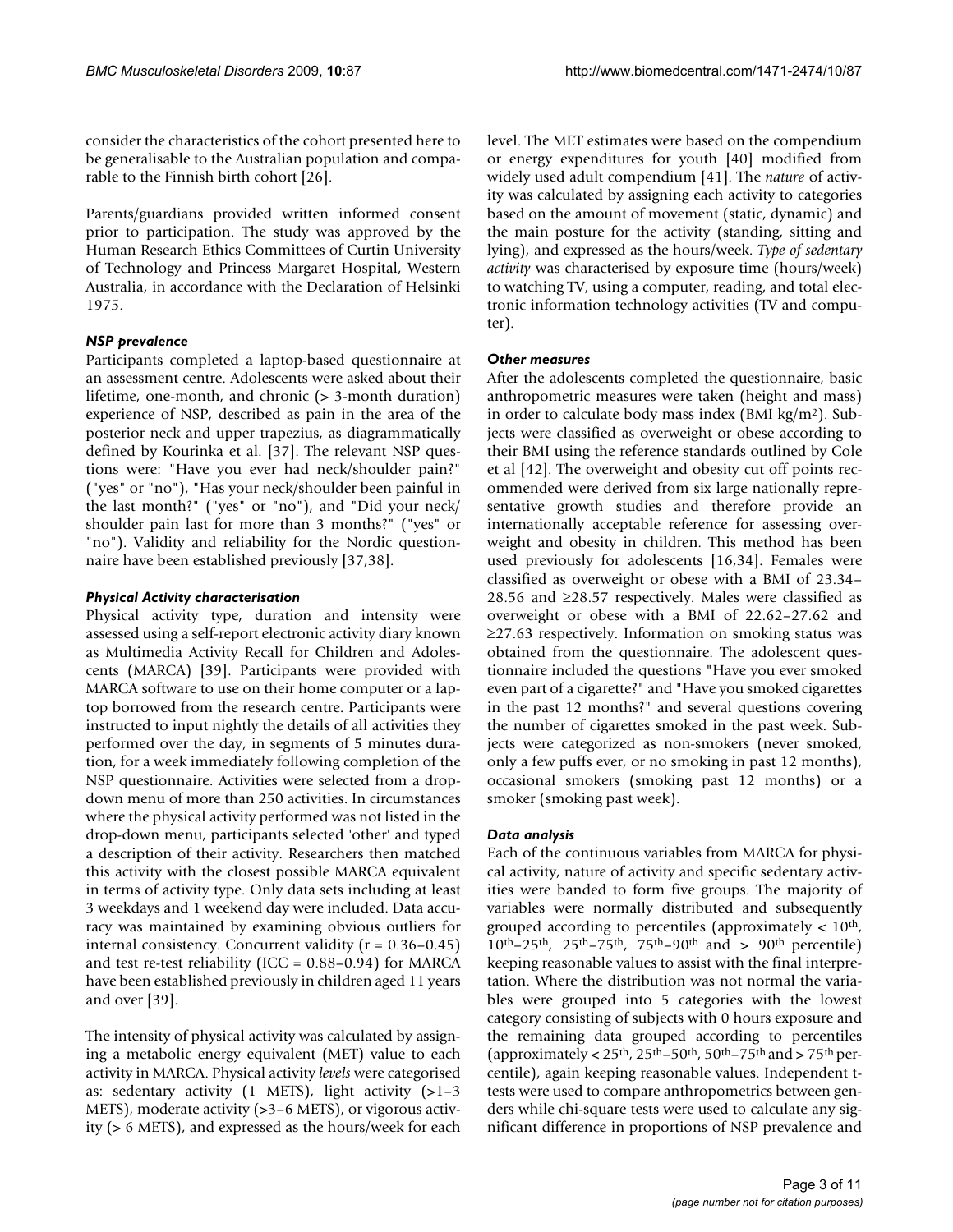physical activity between genders. Logistic regression was used to explore the association between adolescent NSP and physical activity level, nature of activity and type of sedentary activity. Logistic regression models for NSP ever, NSP in the past month, and chronic NSP (pain of more than 3 months duration), and activity level, nature of activity and specific types of sedentary activities were performed. Analyses were conducted separately for males and females. The selection of the reference group for the different logistic regression models varied. For models using *activity level* and *nature* of the activity the reference group was adolescents in the middle category of exposure time. The middle category was viewed to represent moderate exposure so that the relative association of high and low exposure activity with NSP could be evaluated. For the specific *sedentary activities* (reading/computer/TV/IT) the reference groups were regarded as those who spent the least amount of time in each of the activities. This reference group selection enabled the evaluation of the association between increasing exposure to sedentary activity and NSP to be explored as it is believed that increasing sedentary activity is associated with NSP. Odds ratios and their 95% confidence intervals (CIs) were calculated and adjustments for smoking and BMI made, in keeping with earlier studies [26,43-45]. The adjusted ORs and their CIs for NSP in the past month are shown in this paper. We report in detail the 1 month prevalence here as this period has previously been identified as the most reliable recall period for adolescent spinal pain [46] and is in agreement with an international consensus group guidelines for prevalence studies of low back pain [47]. Statistical analysis was performed using Stata Version 8.2 (StatCorp, Texas). Both male andfemale samples were sufficiently large to have over 90% power to detect odds ratios of 1.5 and above at  $\alpha = 0.05$  (Stata Version 8.2 (StatCorp, Texas))

#### **Results**

Table 1 reports the physical characteristics and prevalence of NSP while Table 2 reports the physical activity data for the 351 females and 292 males who participated in this study. While there was no difference in age and mass between genders, males had a significantly greater height and females had a larger BMI ( $p < 0.0001$  and  $p = 0.018$ ) respectively). The prevalence of reporting NSP ever or NSP in the past month was higher in females ( $p = 0.02$  and  $p$ ) = 0.003 respectively), while there was no difference in the gender proportions reporting chronic NSP (NSP lasting for 3 months or more) (Table 1).

There were statistically significant differences in the levels of light, moderate and vigorous activity between males and females (see Table 2). There were more males in the lowest volume category of light and moderate activities and more males in the highest category of vigorous activity. There were statistically significant gender differences in the levels of activity as classified by nature of activity, with more males in lowest categories of dynamic and standing activities and the highest categories of static and sitting activities (see Table 2). Statistically significant gender differences were found for the sedentary activities of watching TV and total IT time (TV plus computer).

#### *Level of physical activity and NSP*

No statistically significant associations were found for NSP (ever, past month or chronic NSP) and light or moderate physical activities. Sedentary activities of >70–75 hours per week compared to >65-70 hours per week was found to be protective against NSP in the past month for females (OR 0.44; 95% CI 0.23–0.85) and males (OR 0.38; 95% CI 0.15–0.96) (Table 3). Sedentary activity was neither significantly related to NSP ever nor chronic NSP. No statistically significant associations were found for vigorous activity and NSP ever and NSP in the past month. In females, vigorous activity of more than 8 hours per week compared to >2–4 hours per week was found to be associated with chronic NSP (OR 7.90; 95% CI 2.36–26.39), but not in males.

#### *Nature of Activity and NSP*

No statistically significant associations were found for NSP (ever, past month) and dynamic or static activities

**Table 1: Physical characteristics and prevalence of neck/shoulder pain in females (n = 351) and males (n = 292).**

| <b>Descriptor</b>                      | <b>Females</b> | <b>Males</b> | p-value  |
|----------------------------------------|----------------|--------------|----------|
| Physical characteristics (mean, SD)    |                |              |          |
| Age (years)                            | 14.0(0.19)     | 14.0(0.19)   | 0.184    |
| Height (cm)                            | 162.4(6.3)     | 166.4(9.1)   | < 0.0001 |
| Mass (kg)                              | 56.7(12.3)     | 57.5(13.1)   | 0.458    |
| BMI ( $kg/m2$ )                        | 21.4(4.1)      | 20.6(3.7)    | 0.018    |
| Prevalence of neck/shoulder pain (%)   |                |              |          |
| no neck pain                           | 49.1           | 58.3         | 0.02     |
| neck pain ever                         | 50.9           | 41.7         | 0.02     |
| neck pain in past month                | 34.1           | 23.5         | 0.003    |
| chronic neck pain (> 3 month duration) | 9.2            | 6.2          | 0.164    |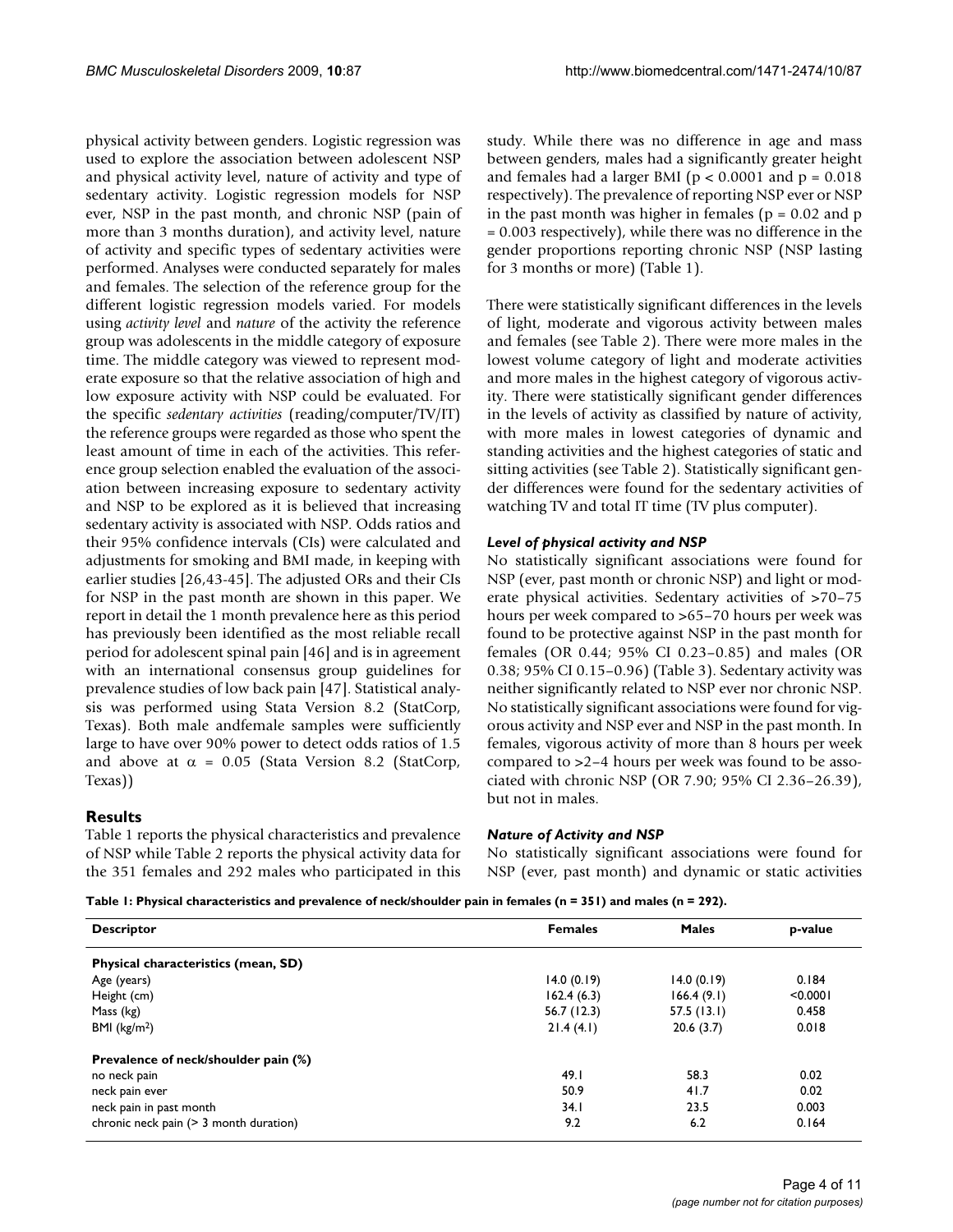| .                                                      |              |            |          |
|--------------------------------------------------------|--------------|------------|----------|
| Physical activity characteristic Females Males p-value |              |            |          |
|                                                        |              |            |          |
| Level (%)                                              |              |            |          |
| <b>Sedentary activities (I MET)</b>                    |              |            |          |
| More than 75 hours/week                                | 14.0         | 11.6       |          |
| >70-75 hours/week                                      | 32.5         | 33.2       |          |
| >65-70 hours/week                                      | 23.9         | 18.5       | 0.283    |
| >60 to 65 hours/week                                   | 22.2         | 26.4       |          |
| 60 hours/week or less                                  | 7.4          | 10.3       |          |
| Light activities (>1-3 METs)                           |              |            |          |
| More than 95 hours/week                                | 12.5         | 14.0       |          |
| >90-95 hours/week                                      | 16.8         | 14.0       |          |
| >80-90 hours/week                                      | 47.6         | 37.7       | 0.003    |
| >70-80 hours/week                                      | 18.0         | 22.3       |          |
| 70 hours/week or less                                  | 5.1          | 12.0       |          |
| Moderate activities (>3-6 METs)                        |              |            |          |
| More than 18 hours/week                                | 10.3         | 12.7       |          |
| >12-18 hours/week                                      | 18.2         | 13.0       |          |
| >5-12 hours/week                                       | 53.3         | 42.1       | < 0.0001 |
| >3-5 hours/week                                        | 11.4         | 15.8       |          |
| 3 hours/week or less                                   | 6.8          | 16.4       |          |
| Vigorous activities (> 6 METs)                         |              |            |          |
| More than 8 hours/week                                 | 8.3          | 29.4       |          |
| >4-8 hours/week                                        | 18.2         | 29.4       |          |
| >2-4 hours/week                                        | 25. I        | 15.8       | < 0.0001 |
| >0-2 hours/week                                        | 32.5         | 15.5       |          |
| 0 hours/week                                           | 15.9         | 9.9        |          |
| Nature (%)                                             |              |            |          |
| <b>Dynamic activities</b>                              |              |            |          |
| More than 40 hours/week                                | 8.0          | 5.1        |          |
| >30-40 hours/week                                      | 19.9         | 18.5       |          |
| >20-30 hours/week                                      | 50.2         | 42.8       | < 0.0001 |
| >15-20 hours/week                                      | 16.5         | 15.1       |          |
| 15 hours/week or less                                  | 5.4          | 18.5       |          |
| <b>Static activities</b>                               |              |            |          |
| More than 155 hours/week                               | 1.7          | 8.2        |          |
| >145-155 hours/week                                    | 3 I . I      | 30. I      |          |
| >135-145 hours/week                                    | 43.0         | 41.8       | 0.002    |
| >130-135 hours/week                                    | 10.8         | 10.6       |          |
| 130 hours/week or less                                 | 13.4         | 9.3        |          |
| Lying                                                  |              |            |          |
| More than 90 hours/week                                | 9.7          | 9.9        |          |
| >80-90 hours/week                                      | 21.6         | 27.4       |          |
| >70-80 hours/week                                      | 45.9         | 36.0       | 0.157    |
| >65-70 hours/week                                      | 14.2         | 17.5       |          |
| 65 hours/week or less                                  | 8.6          | 9.2        |          |
| <b>Sitting</b>                                         |              |            |          |
| More than 70 hours/week                                | 10.8         | 17.8       |          |
| >60-70 hours/week                                      | 26.2         | 31.2       |          |
| >50-60 hours/week                                      | 34.5         | 28.4       | 0.016    |
| >40-50 hours/week                                      | 18.0         | 16.4       |          |
| 40 hours/week or less                                  | 10.5         | 6.2        |          |
| <b>Standing</b>                                        |              |            |          |
| More than 20 hours/week<br>>15-20 hours/week           | 12.2<br>24.5 | 2.0<br>9.6 | < 0.0001 |
|                                                        |              |            |          |

>10–15 hours/week 40.2 29.8 >5–10 hours/week 19.7 41.1

**Table 2: Physical activity characteristics in females (n = 351) and males (n = 292) according to level of physical activity, nature of physical activity, and sedentary activity characteristics.**

**Table 2: Physical activity characteristics in females (n = 351) and males (n = 292) according to level of physical activity, nature of physical activity, and sedentary activity characteristics.** *(Continued)*

| 7.I  | 13.7 |          |
|------|------|----------|
| 12.5 | 19.5 |          |
| 49.9 | 45.6 | 0.001    |
| 19.1 | 12.3 |          |
| 11.4 | 8.9  |          |
|      |      |          |
| 18.5 | 18.5 |          |
| 22.8 | 17.I |          |
| 17.6 | 17.8 | 0.115    |
| 19.7 | 17.5 |          |
| 21.4 | 29.1 |          |
|      |      |          |
| 17.1 | 26.0 |          |
| 23.6 | 23.3 |          |
| 23.1 | 19.5 | 0.072    |
| 25.1 | 22.9 |          |
| 11.7 | 8.2  |          |
|      |      |          |
| 3.1  | 17.5 |          |
| 10.5 | 19.2 |          |
| 52.2 | 46.9 | < 0.0001 |
| 18.5 | 10.9 |          |
| 15.7 | 5.5  |          |
|      | 3.4  | 17.5     |

(Table 4). No significant association between chronic NSP and dynamic activities was established. In females, static activities of >130–135 hours per week and >145–155 hours per week compared to >135–145 hours per week were found to be associated with chronic NSP (OR 3.72; 95% CI 1.17–11.86, and OR 2.94; 95% CI 1.14–7.59 respectively). Time spent in sitting and standing was not found to be associated with NSP in the past month (Table 4) or chronic NSP. Lying activities of >65–70 hours per week compared to >70–80 hours per week was associated with NSP in the past month in females only (OR 3.51; 95% CI 1.80–6.87) (Table 4), while no association was established between chronic NSP and lying. NSP ever was associated with lying >65–70 hours compared to >70–80 hours in females (OR 2.13; 95% CI 1.08–4.19) and sitting >60–70 hours compared to >50–60 hours in males (OR 2.07; 95%CI 2.11–3.84). There was no significant association between NSP ever and duration of standing.

#### *Type of Sedentary Activity and NSP*

Time spent reading, watching television, using a computer and participating in all electronic information technology activities (computer and TV) was not found to be associated with NSP in the past month (Table 5) and chronic NSP. Watching TV >6–10 hours compared to 6 hours or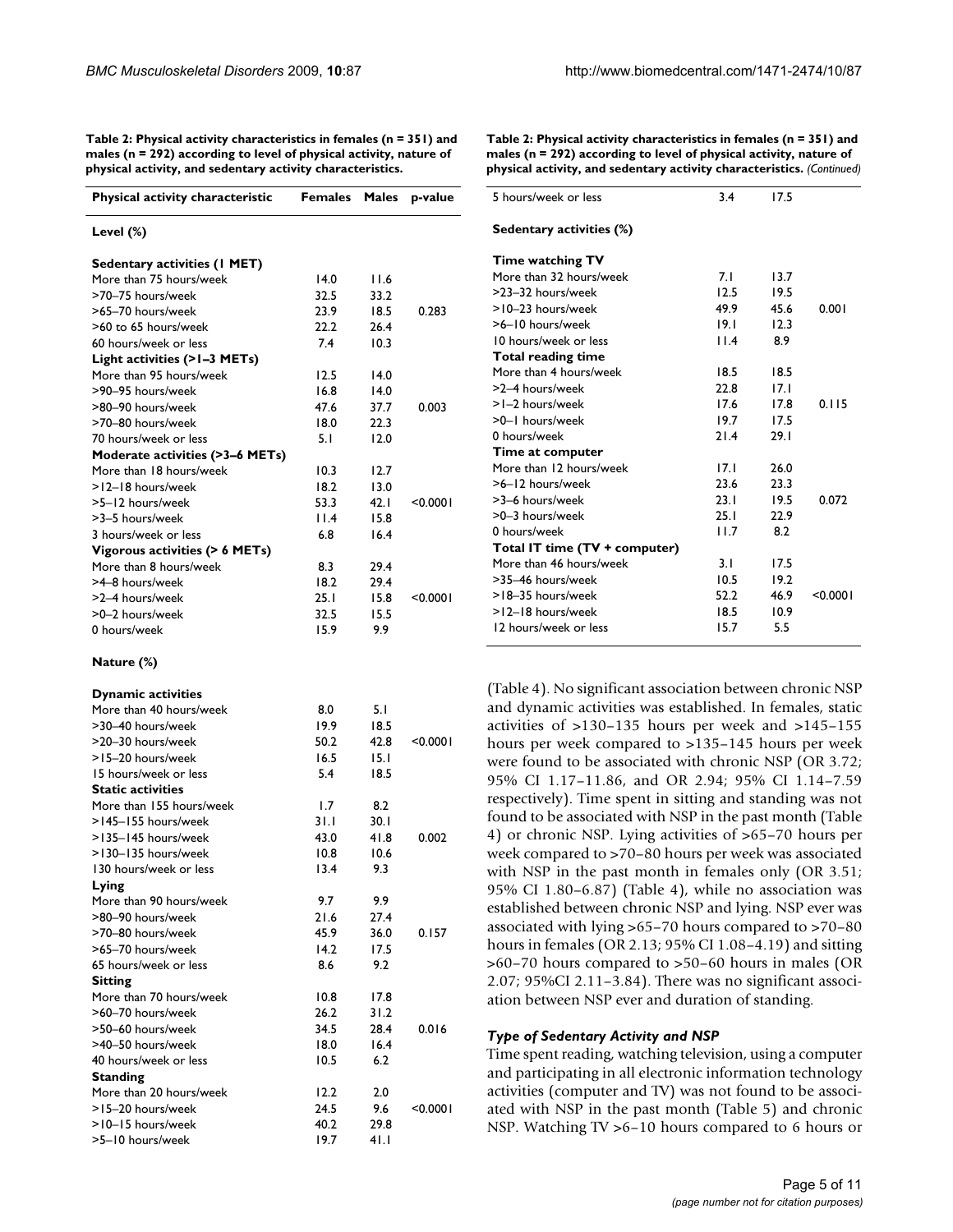less per week was found to be protective against NSP ever in males (OR 0.26; 95% CI 0.09–0.76).

### **Discussion**

NSP is a common experience in adolescence and indeed was reported by around half of the adolescents in this Australian pregnancy cohort. Although there have been several previous cross-sectional studies conducted to explore the association between NSP and activity, these have yielded inconsistent findings. In an attempt to add robust evidence to a limited body of knowledge from sufficiently large cohort studies [26,30,31], we examined this association in a large Western Australian pregnancy cohort – the RAINE cohort. Despite rich data describing the level, nature and type of weekly physical activity, we could not identify a consistent relationship between self-reported NSP and physical activity registered in the last week. Given our comprehensive data, we suggest that NSP is *not* related to physical activity in adolescents and that the significant associations reported here between NSP and physical activity are most likely due to chance.

The prevalence of NSP reported in this study is broadly consistent with other international datasets, reporting the 1 month prevalence to range from 11–34% [31,34,48,49]. Although, Diepenmaat et al [31] reported a lower 1 month prevalence of NSP (11.5%) in a cohort of Dutch adolescents aged 12–16 years, this is likely attributable to a more stringent definition of pain in their study (pain for  $\geq$  4 days in the month) and inclusion of younger adolescents. Females reported a higher prevalence of NSP across all prevalence periods, consistent with previous literature and other musculoskeletal pain experiences in adults [50], adolescents [31,34,51,52] and children [15,53]. Although physical activity behaviours differ somewhat between males and females separate gender analysis of the NSPphysical activity relationships did not yield consistent gender differences. A higher prevalence of self-reported pain among females may be due to differences in musculoskeletal maturity, posture, endocrine, and psychosocial characteristics as well as different physiological mechanisms for pain perception between genders [54].

The intensity level and nature of weekly physical activity were not consistently related to the prevalence of NSP in a dose-response manner. Random significant findings of an association between NSP and intensity and nature of physical activity are likely due to chance from multiple comparisons. Although previous research has established an association between NSP and vigorous physical activity [15], this relationship was only for traumatic musculoskeletal pain and not for non-traumatic pain. Similarly, an earlier cohort study reported that a high level of physical activity was related to 6 month prevalence of NSP in adolescents who experienced pain at least once per week [30]. Although we reported a similar finding, that females

who engaged in more than 8 hours of vigorous physical activity were 8 times more likely to report chronic NSP, the confidence interval for this estimate was very large and sample size low for this category, increasing the risk a chance finding. The absence of an association between NSP in the last month and vigorous physical activity should also be considered in the context of confounding factors such as the analgesic effect of endorphin release after vigorous physical activity [55], and that adolescents who participate in vigorous physical activity are stronger and therefore have a musculoskeletal system more resilient to pain. Similarly, the absence of an association between sedentary activity, for example IT use, and NSP in the last month might be influenced by adolescents with a history of pain learning to use IT more appropriately.

Our results are consistent with other reports in the literature where no clear relationship was established between NSP and non-sedentary activities We examined in detail the association between the nature of physical activity and NSP given that different physical activities impart very different biomechanical and psychological stresses, raising the possibility that some activities are beneficial while others harmful to spinal health [34]. There is also evidence that exposure time to certain physical activities increases the risk of developing spinal pain [56], yet despite this rationale, we could not identify an association between physical activity type and intensity, and NSP. Other investigators have also found no association between neck pain and the duration and intensity of physical activity [14,15,26,31,32]. Mogensen et al [34] investigated the relationship between spinal pain and the type and duration of sport among 439 adolescents aged 12–13 years. Consistent with our data, they did not find an association between NSP and the type or duration of sport in general. However, one month prevalence of neck pain was positively associated with horse-riding and negatively associated with soccer. However, these findings should be interpreted with some caution considering the small sample size in each sport ( $n = 33$  for horse-riding and  $n = 136$ for soccer) and the possibility of selection bias. Nonetheless, the finding suggests that sport-specific characteristics impart unique effects on the spine. Niemi et al [29] reported that sporting activities which loaded the upper limbs had a protective effect on NSP in females, while Cardon et al [16] reported that females with NSP engaged less often in moderate physical activity. We did not find any association between one month prevalence of NSP and dynamic activities and vigorous activity and this may be due to a lack of specificity in the domains.

The exposure to various physical and sedentary activities in this Australian pregnancy cohort was very similar to a Finnish birth cohort [26]. However, Australian adolescents tended to spend a greater amount of time watching television, less time reading, and had a broader spread of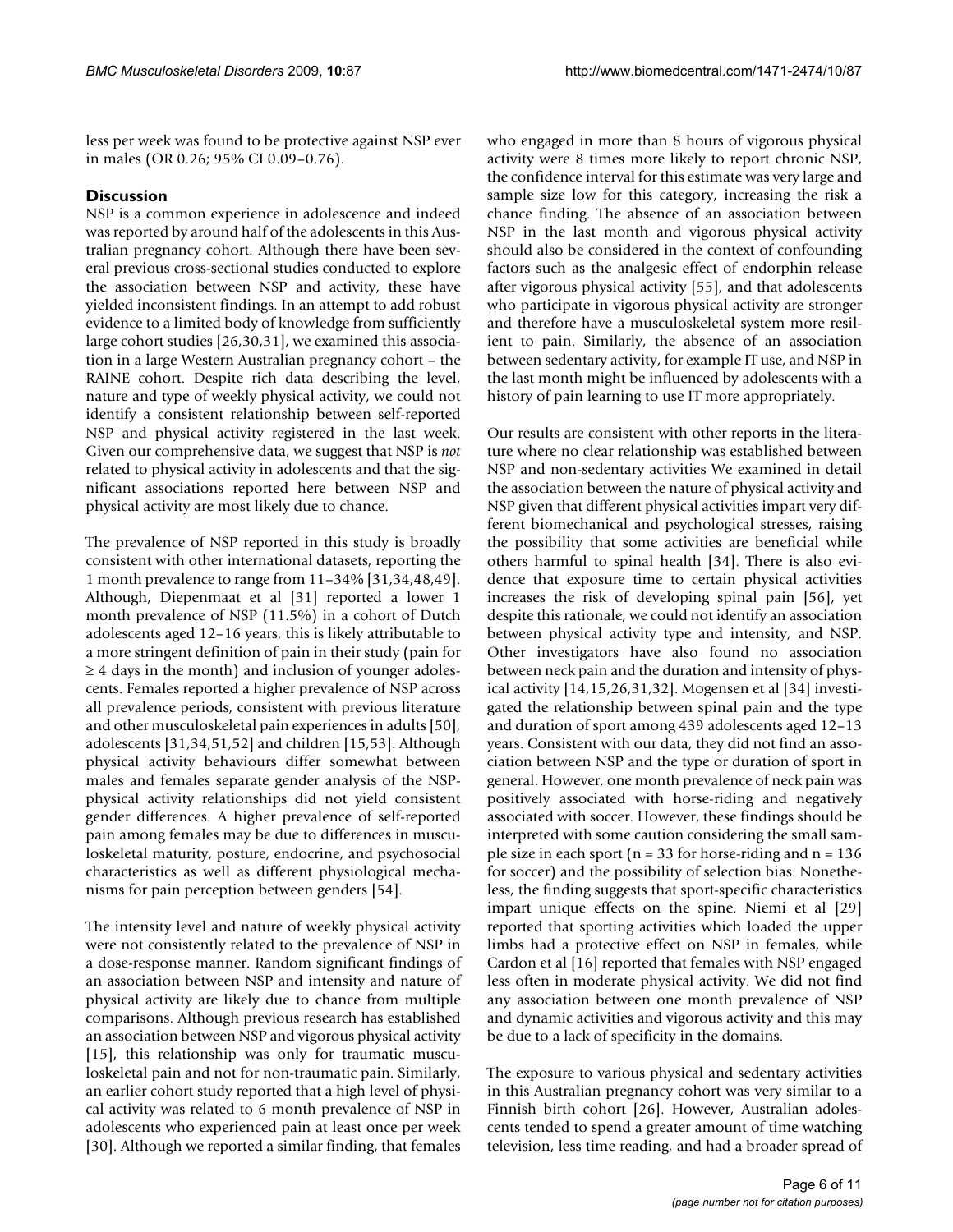| Physical activity level | <b>Females</b>               |                               | <b>Males</b>                 |                               |
|-------------------------|------------------------------|-------------------------------|------------------------------|-------------------------------|
|                         | Proportion reporting NSP (%) | Adjusted <sup>a</sup> OR (Cl) | Proportion reporting NSP (%) | Adjusted <sup>a</sup> OR (Cl) |
| Sedentary (1 MET)       |                              |                               |                              |                               |
| More than 75 hours/week | 28.6                         | $0.64(0.31 - 1.33)$           | 26.5                         | $0.94(0.39 - 2.27)$           |
| >70-75 hours/week       | 21.7                         | $*0.44(0.23 - 0.85)$          | 13.0                         | $*0.38(0.15-0.96)$            |
| >65-70 hours/week       | 38.6                         |                               | 27.8                         |                               |
| >60 to 65 hours/week    | 46.8                         | $1.37(0.76 - 2.47)$           | 27.0                         | $0.96(0.48 - 1.88)$           |
| 60 hours/week or less   | 26.9                         | $0.59(0.23 - 1.53)$           | 16.7                         | $0.51(0.18 - 1.48)$           |
| Light $(>1-3$ METs)     |                              |                               |                              |                               |
| More than 95 hours/week | 36.4                         | $1.40(0.69 - 2.85)$           | 20.0                         | $0.79(0.32 - 1.94)$           |
| >90-95 hours/week       | 44.1                         | $1.79(0.96 - 3.30)$           | 25.0                         | $1.06(0.45 - 2.45)$           |
| >80-90 hours/week       | 28.9                         |                               | 23.8                         |                               |
| >70-80 hours/week       | 35.5                         | $1.35(0.73 - 2.51)$           | 24.6                         | $1.04(0.51 - 2.13)$           |
| 70 hours/week or less   | 38.9                         | $1.72(0.61 - 4.84)$           | 22.9                         | $0.96(0.38 - 2.38)$           |
| Moderate (>3-6 METs)    |                              |                               |                              |                               |
| More than 18 hours/week | 41.7                         | $1.49(0.71 - 3.14)$           | 24.3                         | $1.14(0.48 - 2.71)$           |
| >12-18 hours/week       | 35.5                         | $1.09(0.60 - 1.99)$           | 21.6                         | $0.97(0.40 - 2.36)$           |
| >5-12 hours/week        | 34.2                         |                               | 22.1                         |                               |
| >3-5 hours/week         | 25.0                         | $0.66$ (0.30-1.44)            | 22.2                         | $1.02(0.45 - 2.34)$           |
| 3 hours/week or less    | 33.3                         | $0.99(0.40 - 2.45)$           | 29.2                         | $1.45(0.68 - 3.10)$           |
| Vigorous (> 6 METs)     |                              |                               |                              |                               |
| More than 8 hours/week  | 37.9                         | $1.25(0.52 - 2.99)$           | 29.1                         | $1.29(0.56 - 2.95)$           |
| >4-8 hours/week         | 33.9                         | $0.99(0.49 - 1.98)$           | 15.5                         | $0.56(0.23 - 1.37)$           |
| >2-4 hours/week         | 33.0                         |                               | 24.4                         |                               |
| >0-2 hours/week         | 30.7                         | $0.90(0.50 - 1.64)$           | 28.9                         | $1.24(0.49 - 3.19)$           |
| 0 hours/week            | 41.1                         | $1.40(0.69 - 2.82)$           | 20.7                         | $0.79(0.25 - 2.44)$           |

**Table 3: Logistic regression of neck/shoulder pain (NSP) in the past month and physical activity level for females (n = 351) and males (n = 292), expressed as odds ratio and 95% confidence intervals (CI)**

a Adjusted for body mass index and smoking.

 $*$  Statistically significant association ( $p < 0.05$ )

individuals across the time intervals for computer use. The weekly volume of sedentary activity was not related to NSP in the last month or chronic NSP, consistent with an earlier study examining the volume of television watching and computer use [31]. However, this is in contrast to Auvinen et al [26] who reported significant associations between neck-occipital and shoulder pain (females only) with sitting time in a dose-response manner. Specific sedentary activities associated with neck-occipital pain were watching television and reading for females, playing or working at the computer for males, and time spent in other sedentary activities for both genders. In contrast, shoulder pain was only associated with watching 4 or more hours of television and 2 or more hours of other sedentary activities in females. There are several reasons why our results differ to those of Auvinen et al [26]. Firstly, we collected a combined measure of neck and shoulder pain. Considering the fewer associations between inactivity and shoulder pain reported by Auvinen et al [26], our data may have lacked specificity for neck pain, or sedentary activities may be more related to upper cervical (occipital) pain. For example, poor upper cervical posture or a forward-head posture is a common clinical

observation in patients with upper cervical spine symptoms. Secondly, the recall period differed between studies (one month vs. 6 months). Thirdly, the mode of data collection for physical activity was different between studies. Finally, the adolescents in the Finnish cohort were aged 16 years while the mean age of our Australian cohort was 14.0 years and NSP prevalence is known to increase with age through adolescence [13,14,29,30,57]. For example, at age 18, the prevalence of NSP is at least double that at age 14 [30]. Although other studies have reported that adolescent NSP is positively related to not participating in any physical activity [28,30], interpreting these findings is difficult since the nature of physical inactivity was not described in detail.

The current study has a number of strengths. The advantage of MARCA as a tool to collect physical activity information over traditional questionnaires is that it provides a richer data source regarding the intensity, duration, and nature of all diurnal physical activities over a one week period. In contrast, Auvinen et al [26] collected physical activity data via questionnaire only with respect to activities outside school and mode of commuting to/from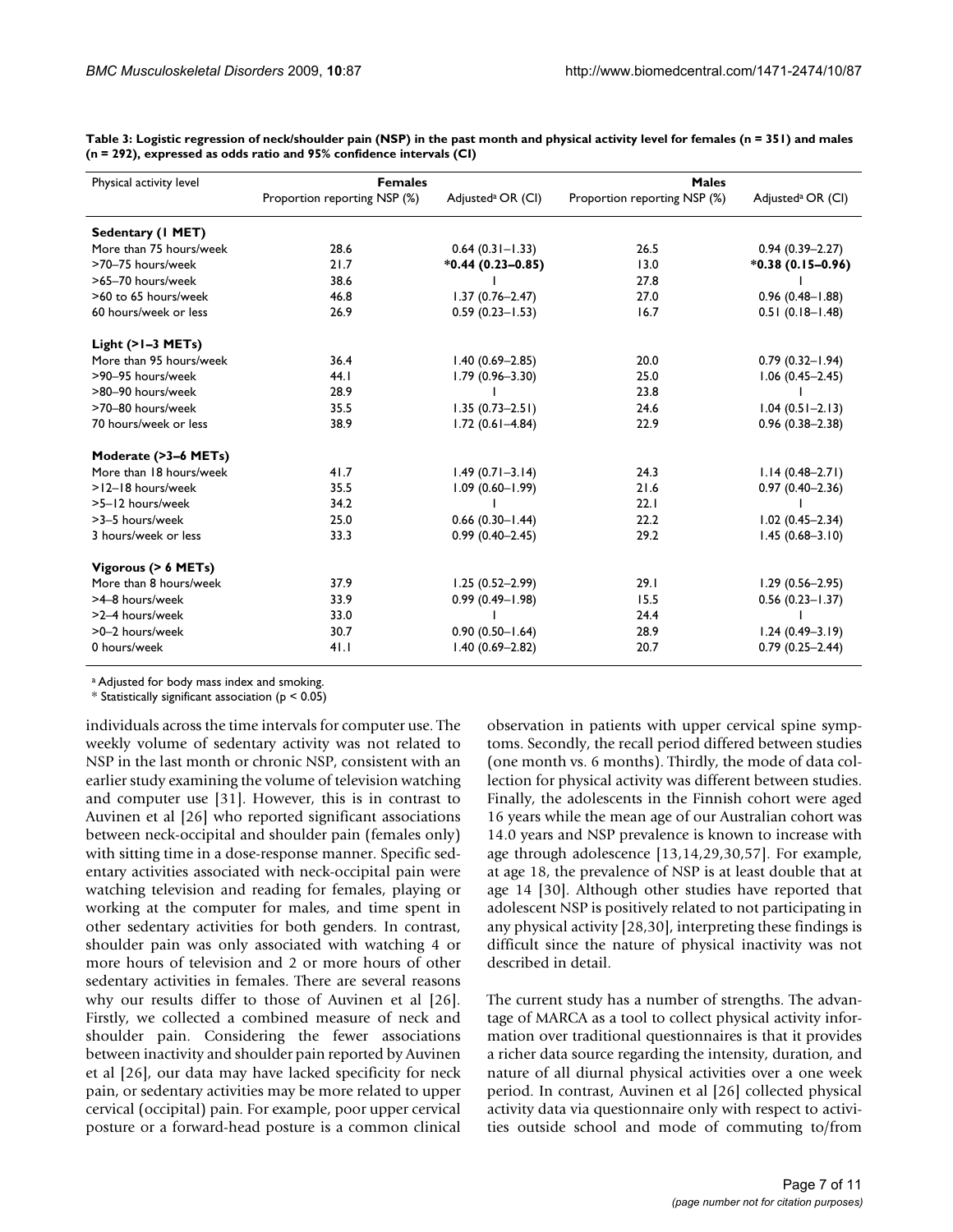| Nature of activity       | <b>Females</b>               |                               | <b>Males</b>                 |                               |
|--------------------------|------------------------------|-------------------------------|------------------------------|-------------------------------|
|                          | Proportion reporting NSP (%) | Adjusted <sup>a</sup> OR (Cl) | Proportion reporting NSP (%) | Adjusted <sup>a</sup> OR (CI) |
| <b>Dynamic</b>           |                              |                               |                              |                               |
| More than 40 hours/week  | 39.3                         | $1.62(0.70 - 3.72)$           | 13.3                         | $0.57(0.12 - 2.70)$           |
| >30-40 hours/week        | 40.6                         | $1.60(0.90 - 2.86)$           | 34.0                         | $1.97(0.96 - 4.04)$           |
| >20-30 hours/week        | 30.3                         | Ι.                            | 21.1                         | I.                            |
| >15-20 hours/week        | 31.0                         | $1.0(0.52 - 1.92)$            | 25.0                         | $1.24(0.55 - 2.79)$           |
| 15 hours/week or less    | 47.4                         | $2.11(0.81 - 5.52)$           | 20.4                         | $0.97(0.44 - 2.14)$           |
| <b>Static</b>            |                              |                               |                              |                               |
| More than 155 hours/week | 33.3                         | $0.97(0.17 - 5.55)$           | 16.7                         | $0.69(0.22 - 2.22)$           |
| >145-155 hours/week      | 33.0                         | $0.95(0.56 - 1.61)$           | 25.0                         | $1.13(0.59 - 2.17)$           |
| >135-145 hours/week      | 34.0                         |                               | 22.7                         |                               |
| >130-135 hours/week      | 34.2                         | $1.02(0.48 - 2.18)$           | 22.6                         | $1.01(0.39 - 2.60)$           |
| 130 hours/week or less   | 37.0                         | $1.20(0.60 - 2.40)$           | 29.6                         | $1.44(0.56 - 3.66)$           |
| Lying                    |                              |                               |                              |                               |
| More than 90 hours/week  | 38.2                         | $1.42(0.65 - 3.07)$           | 27.6                         | $1.13(0.44 - 2.88)$           |
| >80-90 hours/week        | 28.0                         | $0.82$ (0.44-1.52)            | 17.5                         | $0.61(0.29 - 1.26)$           |
| >70-80 hours/week        | 30.4                         |                               | 26.0                         |                               |
| >65-70 hours/week        | 61.2                         | $*3.51(1.80-6.87)$            | 30.6                         | $1.26(0.59 - 2.66)$           |
| 65 hours/week or less    | 20.0                         | $0.56(0.22 - 1.46)$           | 14.8                         | $0.49(0.16 - 1.56)$           |
| <b>Sitting</b>           |                              |                               |                              |                               |
| More than 70 hours/week  | 29.0                         | $0.81(0.36 - 1.79)$           | 23.5                         | $1.37(0.58 - 3.22)$           |
| >60-70 hours/week        | 34.8                         | $1.02$ (0.57-1.83)            | 24.4                         | $1.44(0.69 - 3.01)$           |
| >50-60 hours/week        | 34.2                         |                               | 18.3                         |                               |
| >40-50 hours/week        | 33.9                         | $1.02(0.53 - 1.95)$           | 29.2                         | $1.90(0.81 - 4.41)$           |
| 40 hours/week or less    | 37.8                         | $1.26(0.58 - 2.72)$           | 27.8                         | $1.75(0.54 - 5.68)$           |
| <b>Standing</b>          |                              |                               |                              |                               |
| More than 20 hours/week  | 40.5                         | $1.13(0.55 - 2.32)$           | 33.3                         | $2.01(0.33 - 12.09)$          |
| >15-20 hours/week        | 32.6                         | $0.83$ $(0.47 - 1.48)$        | 17.9                         | $0.85(0.28 - 2.59)$           |
| >10-15 hours/week        | 36.4                         |                               | 20.0                         |                               |
| >5-10 hours/week         | 30.4                         | $0.76$ $(0.41 - 1.42)$        | 23.5                         | $1.21(0.61 - 2.41)$           |
| 5 hours/week or less     | 16.7                         | $0.34(0.07 - 1.61)$           | 31.4                         | $1.81(0.82 - 4.02)$           |

**Table 4: Logistic regression of neck/shoulder pain (NSP) in the past month and nature of activity for females (n = 351) and males (n = 292), expressed as odds ratio and 95% confidence intervals (CI)**

a Adjusted for body mass index and smoking.

\* Statistically significant association

school. Whereas MARCA assigns a MET value to physical activities [40], the Finnish adolescents were required to self-report 'brisk' or 'light' intensity. Furthermore, MARCA collects total day physical activity information across the continuum of physical activity – from very sedentary activities to very vigorous activities. MARCA week day and weekend day data was collected over a three year period and therefore includes seasonal and vacation-related variability in physical activity habits. Secondly, we have utilised data from a large birth cohort which provides a large sample size and validity in generalising findings to the population. To our knowledge there are only 3 other large European population-based cohort studies examining this topic [26,30,31]. We also adjusted for important covariates, conducted separate analyses for males and females and allowed for different relationships with different levels of activity.

Limitations of this study should also be considered. Physical activity data were self-reported and collected over a brief time period. Although there is concern regarding the agreement between self-reports and objective measures of physical activity [35], MARCA data does correlate more strongly than questionnaire data with accelerometry and more accurate estimates of energy expenditure may be generated [39,58]. Moreover, objective measures cannot capture the nature of physical activity well nor the type of sedentary activity. The prevalence of NSP was selfreported which may also introduce responder bias. Nonetheless, the Nordic Musculoskeletal Pain Questionnaire agrees with an objective clinical assessment [59]. We performed a large number of statistical computations which is likely to increase the chance of type 1 error. Given the cross-sectional design of this study, we cannot infer any causation, merely association. Consequently, we are unable to judge whether activity characteristics are mediated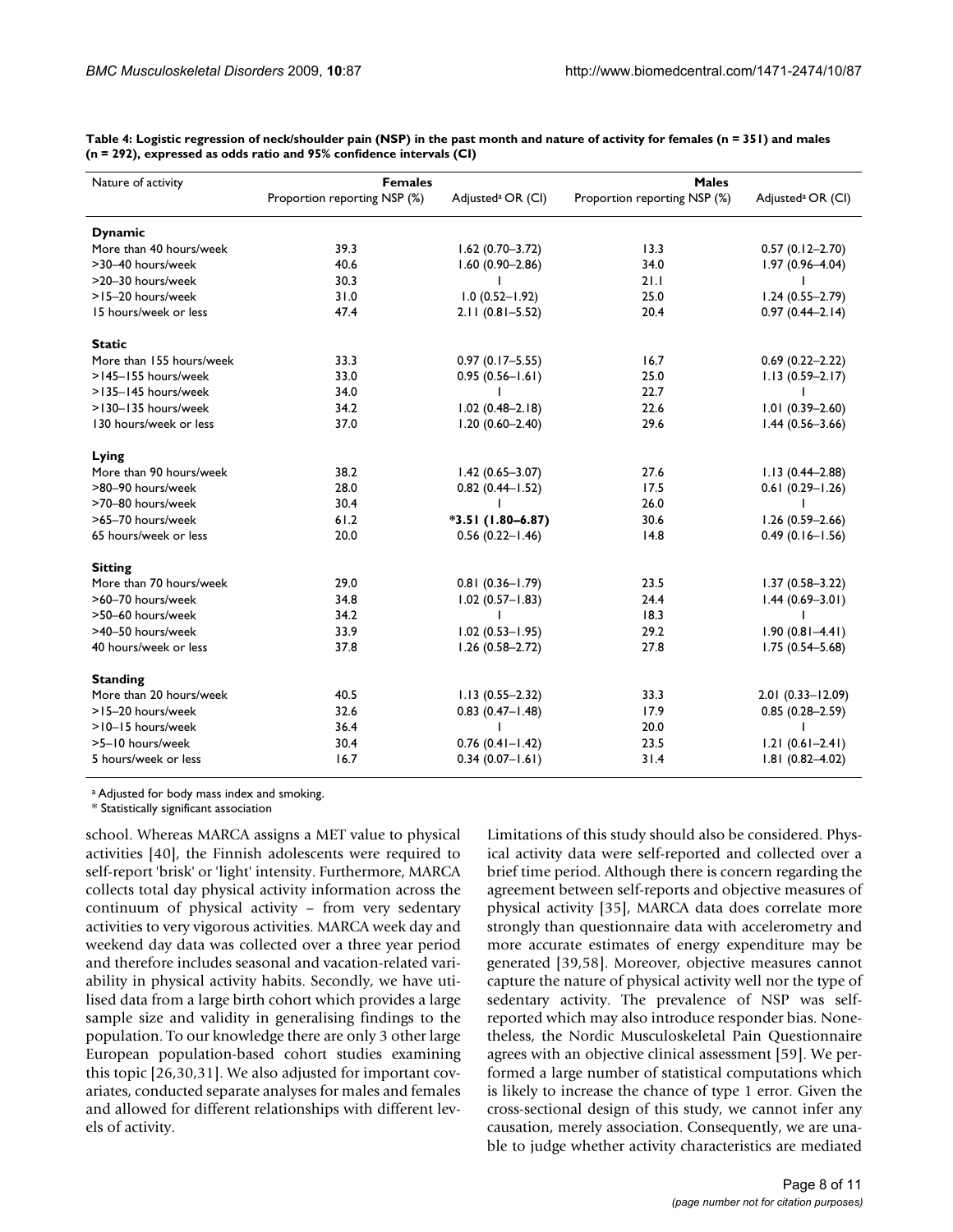| <b>Sedentary activity</b>     | <b>Females</b>               |                               | <b>Males</b>                 |                               |
|-------------------------------|------------------------------|-------------------------------|------------------------------|-------------------------------|
|                               | Proportion reporting NSP (%) | Adjusted <sup>a</sup> OR (Cl) | Proportion reporting NSP (%) | Adjusted <sup>a</sup> OR (Cl) |
| Time watching TV              |                              |                               |                              |                               |
| More than 32 hours/week       | 36.0                         | $0.66(0.23 - 1.87)$           | 22.5                         | $0.72(0.22 - 2.33)$           |
| >23-32 hours/week             | 38.6                         | $0.69(0.28 - 1.70)$           | 21.1                         | $0.65(0.22 - 1.94)$           |
| >10-23 hours/week             | 30.3                         | $0.51(0.25 - 1.05)$           | 25.0                         | $0.81(0.31 - 2.15)$           |
| >6-10 hours/week              | 32.8                         | $0.59(0.26 - 1.35)$           | 19.4                         | $0.59(0.17 - 1.97)$           |
| 6 hours/week or less          | 47.4                         |                               | 29.2                         |                               |
| <b>Total reading time</b>     |                              |                               |                              |                               |
| More than 4 hours/week        | 40.0                         | $1.52(0.24 - 9.80)$           | 33.3                         | $1.61(0.27 - 9.48)$           |
| >2-4 hours/week               | 37.5                         | $1.36(0.52 - 3.59)$           | 37.0                         | $1.89(0.75 - 4.81)$           |
| >1-2 hours/week               | 33.8                         | $1.17(0.57 - 2.38)$           | 21.1                         | $0.88(0.35 - 2.22)$           |
| >0-1 hours/week               | 35.1                         | $1.19(0.65 - 2.17)$           | 21.1                         | $0.86$ (0.45-1.65)            |
| 0 hours/week                  | 30.7                         |                               | 23.5                         |                               |
| Time at computer              |                              |                               |                              |                               |
| More than 12 hours/week       | 38.3                         | $1.35(0.57 - 3.19)$           | 21.1                         | $0.65(0.23 - 1.83)$           |
| >6-12 hours/week              | 30.1                         | $0.90(0.39 - 2.09)$           | 22.1                         | $0.70(0.24 - 1.99)$           |
| >3-6 hours/week               | 33.3                         | $1.09(0.48 - 2.49)$           | 23.6                         | $0.75(0.26 - 2.21)$           |
| >0-3 hours/week               | 36.1                         | $1.25(0.55 - 2.82)$           | 25.8                         | $0.85(0.30-2.42)$             |
| 0 hours/week                  | 33.3                         |                               | 29.2                         |                               |
| Total IT time (TV + computer) |                              |                               |                              |                               |
| More than 46 hours/week       | 18.2                         | $0.52(0.10-2.73)$             | 25.5                         | $1.28(0.31 - 5.35)$           |
| >35-46 hours/week             | 37.8                         | $1.45(0.59 - 3.56)$           | 21.4                         | $1.00(0.24 - 4.21)$           |
| >18-35 hours/week             | 33.3                         | $1.18(0.60 - 2.32)$           | 22.1                         | $1.05(0.27 - 4.01)$           |
| >12-18 hours/week             | 40.0                         | $1.60(0.73 - 3.50)$           | 31.3                         | $1.69(0.38 - 7.46)$           |
| 12 hours/week or less         | 30.2                         |                               | 21.3                         |                               |

**Table 5: Logistic regression of neck and shoulder pain (NSP) in the past month and sedentary activity for females (n = 351) and males (n = 292), expressed as odds ratio and 95% confidence intervals (CI)**

a Adjusted for body mass index and smoking.

by NSP experiences. It may be that adolescents who have experienced NSP avoid those activities which propagate NSP, thereby eliminating any association in a cross-sectional analysis. Therefore, it will be important to prospectively investigate the association between NSP and physical activity and consider other factors which mediate physical activity in order to confidently determine the risk of physical activity behaviours for NSP. Prospective data suggest that the natural course of neck pain fluctuates over childhood, yet for a small subgroup of children with concurrent musculoskeletal symptoms and psychologic distress, neck pain persists [60]. It may be that a more detailed examination of physical activity patterns in this subgroup would clarify the association between neck pain and physical activity. In addition to exploring the association between NSP and physical activity in subgroups with particular comorbidities, the association should also be explored in subgroups of adolescents based on postural profiles where unique and clinically important loading patterns are likely to mediate the relationship [61].

#### **Conclusion**

The relationship between self-reported NSP and physical activity in adolescents has been unclear due to inconsistencies among reports. These inconsistencies have largely been attributable to variability in operational definitions of pain and measurement of physical activity and sedentary activity. Despite comprehensive data describing physical activity patterns we were unable to identify a consistent relationship between self-reported one month and lifetime NSP prevalence and physical activity measured in five minute blocks registered over a one week period in Australian adolescents. Therefore, we conclude that self-reported one month and lifetime NSP prevalence in adolescents is not related to the level or intensity of physical activity or the type of sedentary activity over a one week period. Whether physical activity characteristics are related to the development or persistence of NSP should be investigated prospectively while considering factors that mediate physical activity behaviour.

#### **Competing interests**

The authors declare that they have no competing interests.

#### **Authors' contributions**

AB contributed to the design of the study, project management, data analysis, and manuscript writing. NB was responsible for data analysis and contributed to manu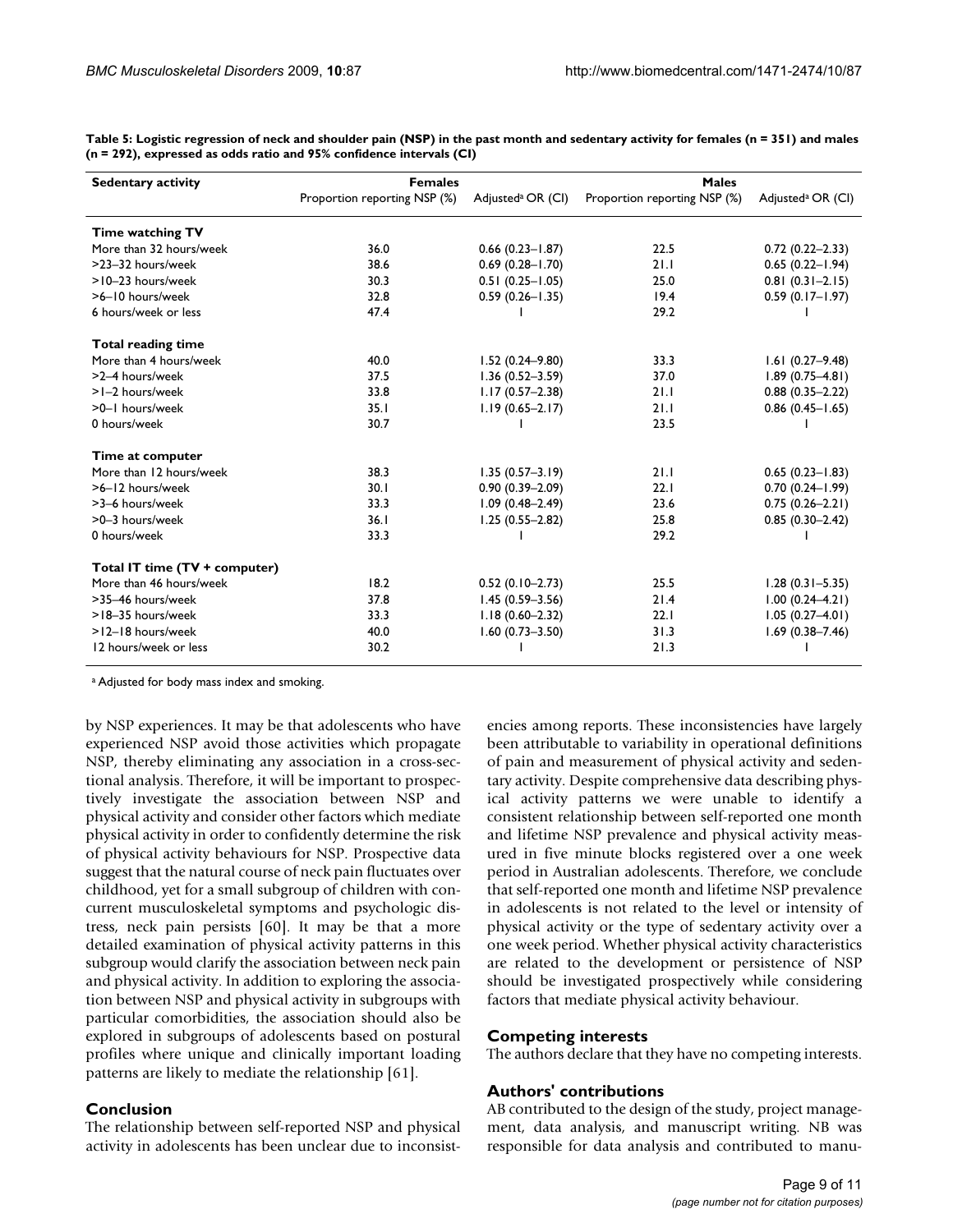script writing. AS and LS contributed to the design of the study, project management, data analysis, and manuscript writing. All authors read and approved the final version of the manuscript.

#### **Authors' information**

AB is an NHMRC postdoctoral research fellow and clinical physiotherapist. LS is a senior NHMRC research fellow. NB is a clinical paediatric physiotherapist and research fellow. AS is an NHMRC postdoctoral research fellow.

#### **Acknowledgements**

The authors would like to thank the Raine study participants and their families and personnel involved in the Raine study, including Rosemary Austin, Lee Clohessy, Jemma Coleman, Alex D'Vauz, Clare Haselgrove, Monique Robinson, Nick Sloan, Mark Perry and Diane Wood for collection and/or processing of data. The authors acknowledge funding from the Australian National Health and Medical Research Council (NHMRC) (project grant # 323200, program grant # 003209), the Telethon Institute for Child Health Research, the Raine Foundation at the University of Western Australia, Healthway, Arthritis Australia, and the Arthritis Foundation of Western Australia. AB, AS and LS are supported by fellowships awarded from the NHMRC.

#### **References**

- Hogg-Johnson S, Velde G van der, Carroll LJ, Holm LW, Cassidy JD, Guzman J, Cote P, Haldeman S, Ammendolia C, Carragee E, Hurwitz E, Nordin M, Peloso P: **[The burden and determinants of neck](http://www.ncbi.nlm.nih.gov/entrez/query.fcgi?cmd=Retrieve&db=PubMed&dopt=Abstract&list_uids=18204398) [pain in the general population. Results of the bone and joint](http://www.ncbi.nlm.nih.gov/entrez/query.fcgi?cmd=Retrieve&db=PubMed&dopt=Abstract&list_uids=18204398) decade 2000–2010 task force on neck pain and its associated [disorders.](http://www.ncbi.nlm.nih.gov/entrez/query.fcgi?cmd=Retrieve&db=PubMed&dopt=Abstract&list_uids=18204398)** *Spine* 2008, **33:**S39-S51.
- 2. Cote P, Kristman V, Vidmar M, Van Eerd D, Hogg-Johnson S, Beaton D, Smith PM: **[The prevalence and incidence of work absentee](http://www.ncbi.nlm.nih.gov/entrez/query.fcgi?cmd=Retrieve&db=PubMed&dopt=Abstract&list_uids=18204392)[ism involving neck pain. A cohort of Ontario lost-time claim](http://www.ncbi.nlm.nih.gov/entrez/query.fcgi?cmd=Retrieve&db=PubMed&dopt=Abstract&list_uids=18204392)[ants.](http://www.ncbi.nlm.nih.gov/entrez/query.fcgi?cmd=Retrieve&db=PubMed&dopt=Abstract&list_uids=18204392)** *Spine* 2008, **33:**S192-S198.
- 3. Ariens GAM, Bongers PM, Hoogendoorn WE, Houtman ILD, Wal G van der, van Mechelen W: **[High quantitative job demands and](http://www.ncbi.nlm.nih.gov/entrez/query.fcgi?cmd=Retrieve&db=PubMed&dopt=Abstract&list_uids=11568702) [low coworker support as risk factors for neck pain – Results](http://www.ncbi.nlm.nih.gov/entrez/query.fcgi?cmd=Retrieve&db=PubMed&dopt=Abstract&list_uids=11568702) [of a prospective cohort study.](http://www.ncbi.nlm.nih.gov/entrez/query.fcgi?cmd=Retrieve&db=PubMed&dopt=Abstract&list_uids=11568702)** *Spine* 2001, **26:**1896-1901.
- 4. Ariens GAM, van Mechelen W, Bongers PM, Bouter LM, Wal G van der: **[Physical risk factors for neck pain.](http://www.ncbi.nlm.nih.gov/entrez/query.fcgi?cmd=Retrieve&db=PubMed&dopt=Abstract&list_uids=10744172)** *Scand J Work Environ Health* 2000, **26:**7-19.
- 5. Jeffries LJ, Milanese SF, Grimmer-Somers KA: **[Epidemiology of](http://www.ncbi.nlm.nih.gov/entrez/query.fcgi?cmd=Retrieve&db=PubMed&dopt=Abstract&list_uids=17978666) [adolescent spinal pain. A systematic overview of the](http://www.ncbi.nlm.nih.gov/entrez/query.fcgi?cmd=Retrieve&db=PubMed&dopt=Abstract&list_uids=17978666) [research literature.](http://www.ncbi.nlm.nih.gov/entrez/query.fcgi?cmd=Retrieve&db=PubMed&dopt=Abstract&list_uids=17978666)** *Spine* 2007, **32:**2630-2637.
- 6. Hakala P, Rimpela A, Salminen JJ, Virtanen SM, Rimpela M: **[Back,](http://www.ncbi.nlm.nih.gov/entrez/query.fcgi?cmd=Retrieve&db=PubMed&dopt=Abstract&list_uids=12364301) [neck and shoulder pain in Finnish adolescents: National cross](http://www.ncbi.nlm.nih.gov/entrez/query.fcgi?cmd=Retrieve&db=PubMed&dopt=Abstract&list_uids=12364301) [sectional surveys.](http://www.ncbi.nlm.nih.gov/entrez/query.fcgi?cmd=Retrieve&db=PubMed&dopt=Abstract&list_uids=12364301)** *Brit Med J* 2002, **325:**743-745.
- Brattberg G: [Do pain problems in young school children per](http://www.ncbi.nlm.nih.gov/entrez/query.fcgi?cmd=Retrieve&db=PubMed&dopt=Abstract&list_uids=15109969)**[sist into early adulthood? A 13-year follow-up.](http://www.ncbi.nlm.nih.gov/entrez/query.fcgi?cmd=Retrieve&db=PubMed&dopt=Abstract&list_uids=15109969)** *Eur J Pain* 2004, **8:**187-199.
- 8. Hestbaek L, leboeuf-Yde C, Kyvik KO, Manniche C: **[The course of](http://www.ncbi.nlm.nih.gov/entrez/query.fcgi?cmd=Retrieve&db=PubMed&dopt=Abstract&list_uids=16481960) [low back pain from adolescence to adulthood. Eight year fol](http://www.ncbi.nlm.nih.gov/entrez/query.fcgi?cmd=Retrieve&db=PubMed&dopt=Abstract&list_uids=16481960)[low-up of 9600 twins.](http://www.ncbi.nlm.nih.gov/entrez/query.fcgi?cmd=Retrieve&db=PubMed&dopt=Abstract&list_uids=16481960)** *Spine* 2006, **31:**468-472.
- Jones GT, Macfarlane GJ: Epidemiology of low back pain in chil**dren and adolescents.** *Arch Dis Childhood* 2005, **90:**312-316.
- 10. Bostrom M, Dellve L, Thomee S, Hagberg M: **[Risk factors for gen](http://www.ncbi.nlm.nih.gov/entrez/query.fcgi?cmd=Retrieve&db=PubMed&dopt=Abstract&list_uids=18470438)[erally reduced productivity – A prospective cohort study of](http://www.ncbi.nlm.nih.gov/entrez/query.fcgi?cmd=Retrieve&db=PubMed&dopt=Abstract&list_uids=18470438) young adults with neck or upper-extremity musculoskeletal [symptoms.](http://www.ncbi.nlm.nih.gov/entrez/query.fcgi?cmd=Retrieve&db=PubMed&dopt=Abstract&list_uids=18470438)** *Scand J Work Environ Health* 2008, **34:**120-132.
- 11. Mikkelsson M: **[One year outcome of preadolescents with fibro](http://www.ncbi.nlm.nih.gov/entrez/query.fcgi?cmd=Retrieve&db=PubMed&dopt=Abstract&list_uids=10090181)[myalgia.](http://www.ncbi.nlm.nih.gov/entrez/query.fcgi?cmd=Retrieve&db=PubMed&dopt=Abstract&list_uids=10090181)** *J Rheum* 1999, **26:**674-682.
- 12. Mikkelsson M, Salminen JJ, Kautiainen H: **[Non-specific muscu](http://www.ncbi.nlm.nih.gov/entrez/query.fcgi?cmd=Retrieve&db=PubMed&dopt=Abstract&list_uids=9414054)[loskeletal pain in preadolescents. Prevalence and 1-year per](http://www.ncbi.nlm.nih.gov/entrez/query.fcgi?cmd=Retrieve&db=PubMed&dopt=Abstract&list_uids=9414054)[sistence.](http://www.ncbi.nlm.nih.gov/entrez/query.fcgi?cmd=Retrieve&db=PubMed&dopt=Abstract&list_uids=9414054)** *Pain* 1997, **73:**29-35.
- 13. Siivola SM, Levoska S, Latvala K, Hoskio E, Vanharanta H, Keinanen-Kiukaanniemi S: **[Predictive factors for neck and shoulder pain:](http://www.ncbi.nlm.nih.gov/entrez/query.fcgi?cmd=Retrieve&db=PubMed&dopt=Abstract&list_uids=15284513) [a longitudinal study in young adults.](http://www.ncbi.nlm.nih.gov/entrez/query.fcgi?cmd=Retrieve&db=PubMed&dopt=Abstract&list_uids=15284513)** *Spine* 2004, **29:**1662-1669.
- 14. Kujala UM, Taimela S, Viljanen T: **Leisure physical activity and various pain symptoms among adolescents.** *Brit J Sports Med* 1999, **33:**325-328.
- 15. El-Metwally A, Salminen JJ, Auvinen A, Macfarlane G, Mikkelsson M: **Risk factors for development of non-specific musculoskeletal pain in preteens and early adolescents: a prospective 1-year follow-up study.** *BMC Musculoskel Disord* 2007, **8:**46.
- 16. Cardon G, De Bourdeaudhuij I, De Clercq D, Philippaerts R, Verstraete S, Geldhof E: **Physical fitness, physical activity, and selfreported back and neck pain in elementary schoolchildren.** *Ped Exercise Sci* 2004, **16:**147-157.
- 17. El-Metwally A, Salminen JJ, Auvinen A, Kautiainen H, Mikkelsson M: **[Prognosis of non-specific musculoskeletal pain in preadoles](http://www.ncbi.nlm.nih.gov/entrez/query.fcgi?cmd=Retrieve&db=PubMed&dopt=Abstract&list_uids=15288395)cents: A prospective 4-year follow-up study till adolescence.** *Pain* 2004, **110:**550-559.
- Carroll LJ, Eric LH, Cote P, Hogg-Johnson S, Carragee EJ, Nordin M, Holm LW, Velde G van der, Cassidy JD, Guzman J, Peloso PM, Haldeman S: **[Research priorities and methodological implications –](http://www.ncbi.nlm.nih.gov/entrez/query.fcgi?cmd=Retrieve&db=PubMed&dopt=Abstract&list_uids=18204394) [The bone and joint decade 2000–2010 task force on neck](http://www.ncbi.nlm.nih.gov/entrez/query.fcgi?cmd=Retrieve&db=PubMed&dopt=Abstract&list_uids=18204394) [pain and its associated disorders.](http://www.ncbi.nlm.nih.gov/entrez/query.fcgi?cmd=Retrieve&db=PubMed&dopt=Abstract&list_uids=18204394)** *Spine* 2008, **33:**S214-S220.
- 19. Carroll LJ, Hogg-Johnson S, Velde G van der, Haldeman S, Holm LW, Carragee EJ, Hurwitz EL, Cote P, Nordin M, Peloso PM, Guzman J, Cassidy JD: **[Course and prognostic factors for neck pain in the](http://www.ncbi.nlm.nih.gov/entrez/query.fcgi?cmd=Retrieve&db=PubMed&dopt=Abstract&list_uids=18204403) [general population – Results of the bone and joint decade](http://www.ncbi.nlm.nih.gov/entrez/query.fcgi?cmd=Retrieve&db=PubMed&dopt=Abstract&list_uids=18204403) 2000–2010 task force on neck pain and its associated disor[ders.](http://www.ncbi.nlm.nih.gov/entrez/query.fcgi?cmd=Retrieve&db=PubMed&dopt=Abstract&list_uids=18204403)** *Spine* 2008, **33:**S75-S82.
- 20. Briggs AM, Straker LM, Wark JD: **[Bone health and back pain:](http://www.ncbi.nlm.nih.gov/entrez/query.fcgi?cmd=Retrieve&db=PubMed&dopt=Abstract&list_uids=18716821) [What do we know and where should we go?](http://www.ncbi.nlm.nih.gov/entrez/query.fcgi?cmd=Retrieve&db=PubMed&dopt=Abstract&list_uids=18716821)** *Osteoporos Int* 2009, **20:**209-219.
- 21. Dollman J, Norton K, Norton L: **Evidence for secular trends in children's physical activity behaviour.** *Brit J Sports Med* 2005, **39:**892-897.
- 22. Marshall SJ, Biddle SJH, Gorely T, Cameron N, Murdey I: **Relationships between media use, body fatness and physical activity in children and youth: A meta-analysis.** *Int J Obesity* 2004, **28:**1238-1246.
- 23. Magarey AM, Daniels LA, Boulton TJ: **[Prevalence of overweight](http://www.ncbi.nlm.nih.gov/entrez/query.fcgi?cmd=Retrieve&db=PubMed&dopt=Abstract&list_uids=11453327) [and obesity in Australian children and adolescents: Reassess](http://www.ncbi.nlm.nih.gov/entrez/query.fcgi?cmd=Retrieve&db=PubMed&dopt=Abstract&list_uids=11453327)ment of the 1985 and 1995 data against new standard inter[national definitions.](http://www.ncbi.nlm.nih.gov/entrez/query.fcgi?cmd=Retrieve&db=PubMed&dopt=Abstract&list_uids=11453327)** *Med J Aust* 2001, **174:**561-564.
- 24. Matthiessen J, Groth MV, Fagt S, Biltoft-Jensen A, Stockmarr A, Andersen JS, Trolle E: **[Prevalence and trends in overweight and](http://www.ncbi.nlm.nih.gov/entrez/query.fcgi?cmd=Retrieve&db=PubMed&dopt=Abstract&list_uids=18519279) [obesity among children and adolescents in Denmark.](http://www.ncbi.nlm.nih.gov/entrez/query.fcgi?cmd=Retrieve&db=PubMed&dopt=Abstract&list_uids=18519279)** *Scand J Public Health* 2008, **36:**153-160.
- 25. Kautiainen S, Rimpela A, Vikat A, Virtanen SM: **Secular trends in overweight and obesity among Finnish adolescents in 1977– 1999.** *Int J Obesity* 2002, **26:**544-552.
- 26. Auvinen J, Tammelin T, Taimela S, Zitting P, Karppinen J: **[Neck and](http://www.ncbi.nlm.nih.gov/entrez/query.fcgi?cmd=Retrieve&db=PubMed&dopt=Abstract&list_uids=17450080) [shoulder pains in relation to physical activity and sedentary](http://www.ncbi.nlm.nih.gov/entrez/query.fcgi?cmd=Retrieve&db=PubMed&dopt=Abstract&list_uids=17450080) [activities in adolescence.](http://www.ncbi.nlm.nih.gov/entrez/query.fcgi?cmd=Retrieve&db=PubMed&dopt=Abstract&list_uids=17450080)** *Spine* 2007, **32:**1038-1044.
- 27. Holth HS, Werpen HKB, Zwart JA, Hagen K: **Physical inactivity is associated with chronic musculoskeletal complaints 11 years later: Results from the Nord-Trondelag Health Study.** *BMC Musculoskel Disord* 2008, **9:**159.
- 28. Alricsson M, Landstad BJ, Romild U, Werner S: **Self-related health, physical activity and complaints in Swedish high school students.** *The Scientific World Journal* 2006, **6:**816-826.
- Niemi S, Levoska S, Kemila J, Rekola K, Keinanen-Kiukaanniemi S: **[Neck and shoulder symptoms and leisure time activities in](http://www.ncbi.nlm.nih.gov/entrez/query.fcgi?cmd=Retrieve&db=PubMed&dopt=Abstract&list_uids=8807538) [high school students.](http://www.ncbi.nlm.nih.gov/entrez/query.fcgi?cmd=Retrieve&db=PubMed&dopt=Abstract&list_uids=8807538)** *J Orthop Sports Phys Ther* 1996, **24:**25-29.
- 30. Vikat A, Rimpela M, Salminen JJ, Rimpela A, Savolainen A, Virtanen SM: **Neck or shoulder pain and low back pain in Finnish adolescents.** *Scand Journal Public Health* 2000, **28:**164-173.
- 31. Diepenmaat ACM, Wal MF van der, de Vet HCW, Hirasing RA: **[Neck/shoulder, low back, and arm pain in relation to compu](http://www.ncbi.nlm.nih.gov/entrez/query.fcgi?cmd=Retrieve&db=PubMed&dopt=Abstract&list_uids=16452360)ter use, physical activity, stress, and depression among [Dutch adolescents.](http://www.ncbi.nlm.nih.gov/entrez/query.fcgi?cmd=Retrieve&db=PubMed&dopt=Abstract&list_uids=16452360)** *Pediatrics* 2006, **117:**412-416.
- 32. Ehrmann Feldman D, Shrier I, Rossignol M, Abenhaim L: **[Risk factors](http://www.ncbi.nlm.nih.gov/entrez/query.fcgi?cmd=Retrieve&db=PubMed&dopt=Abstract&list_uids=11880838) [for the development of neck and upper limb pain in adoles](http://www.ncbi.nlm.nih.gov/entrez/query.fcgi?cmd=Retrieve&db=PubMed&dopt=Abstract&list_uids=11880838)[cents.](http://www.ncbi.nlm.nih.gov/entrez/query.fcgi?cmd=Retrieve&db=PubMed&dopt=Abstract&list_uids=11880838)** *Spine* 2002, **27:**523-528.
- 33. Mikkelsson LO, Nupponen H, Kaprio J, Kautiainen H, Mikkelsson M, Kujala UM: **[Adolescent flexibility, endurance strength, and](http://www.ncbi.nlm.nih.gov/entrez/query.fcgi?cmd=Retrieve&db=PubMed&dopt=Abstract&list_uids=16431995) [physical activity as predictors of adult tension neck, low back](http://www.ncbi.nlm.nih.gov/entrez/query.fcgi?cmd=Retrieve&db=PubMed&dopt=Abstract&list_uids=16431995) [pain, and knee injury: A 25 year follow up study.](http://www.ncbi.nlm.nih.gov/entrez/query.fcgi?cmd=Retrieve&db=PubMed&dopt=Abstract&list_uids=16431995)** *Br J Sports Med* 2006, **40:**107-113.